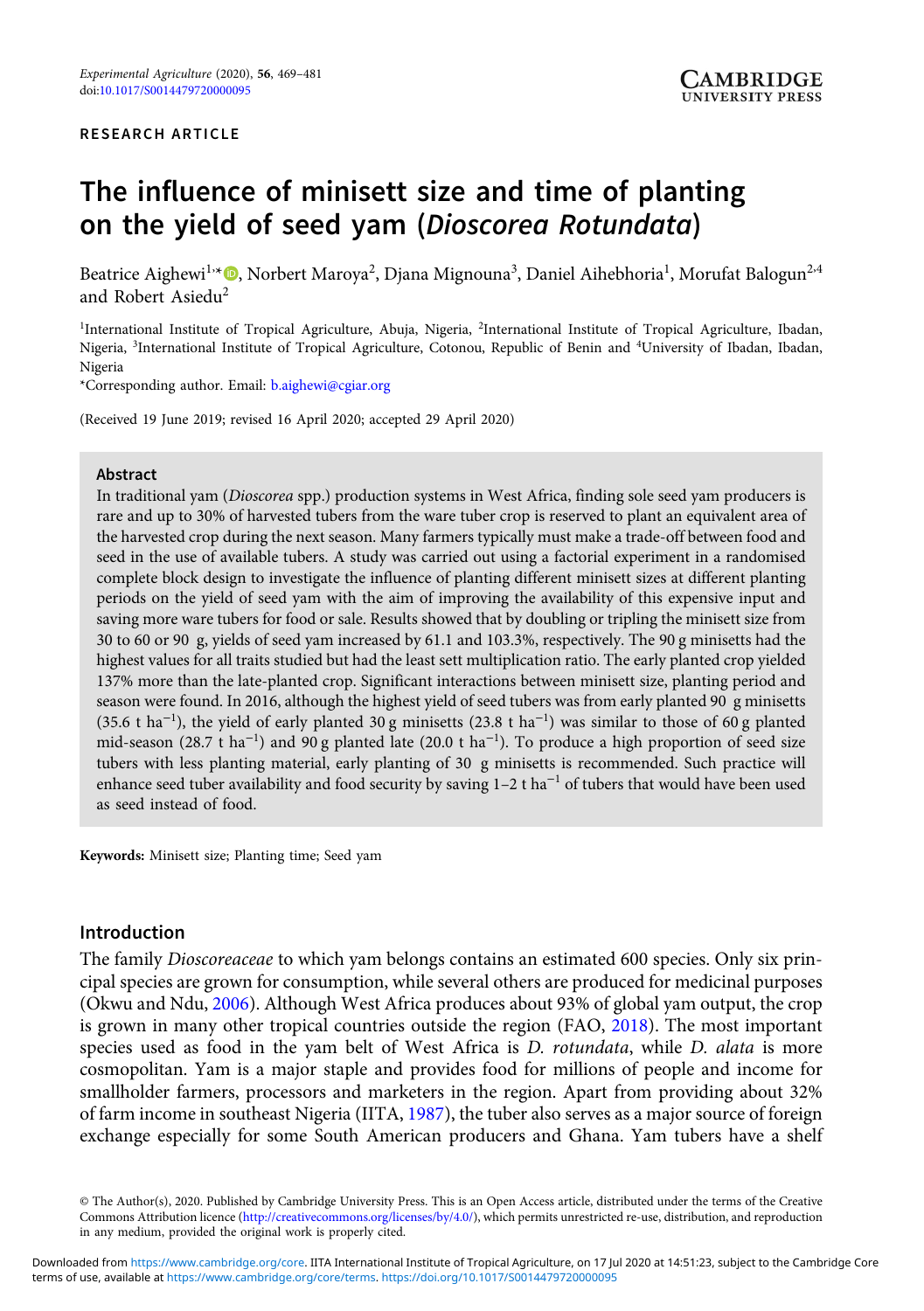life that is longer than for other root and tuber crops, and thus contribute more to food security during long periods when other foods are scarce (Osunde and Orhevba, 2009).

Between 1961 and 2017, there were increases in world yam production from 8.3 to 73.0 million tonnes, whereas the area under production rose from 1.2 to 8.6 million hectares and yields increased from 7.2 to 8.5 t ha<sup>-1</sup> (FAO, 2018). Thus, the increase in production can be attributed mainly to the larger land area planted. Major constraints responsible for the slow rate of increase in yam productivity especially in West Africa have been identified to include non-availability, high cost and poor quality of planting materials, pests and diseases, as well as declining soil fertility (Tetteh and Saakwa, 1994). Limitation in the supply of seed yam results from the fact that most farmers depend largely on their own production with only a small proportion being obtained from the market (Asumugha et al., 2007). The absence of specialised seed producers is an indication that seed yam found in markets is often the leftovers after farmers have planted or reserved enough quantities to plant their own fields. The prevalent practice of saving planting material from a ware yam (food) crop reduces quantities that would have been saved for food, as well as impact negatively on the growth of yam-based enterprises. This situation has persisted because farmers are yet to explore the option of separating the production of seed and ware yam crops.

For commercial production, yam is vegetatively propagated by planting tuber pieces or whole tubers. In traditional systems, the planting material which could also be used as food is bulky (200–500 g per plant), has a low multiplication ratio of less than 1:10, and sometimes its scarcity results in unplanted mounds in farmers' fields (Aighewi, 1998; Ezeh, 1998). In some cases, after planting, a batch of seed yam is further reserved to replace those that do not sprout for various reasons. The reserved seed is an avoidable cost, considering that seed yam may constitute more than 40% of the production cost.

The minisett technique of seed yam production developed by the International Institute of Tropical Agriculture (IITA) and National Root Crops Research Institute of Nigeria in the late 1970s was aimed at improving the availability of seed yam. It involves cutting tubers of up to 1000 g into minisetts of 25–100 g, with each containing part of the cortex and periderm. The minisetts are treated in a mixture of fungicide and insecticide before planting to produce small whole seed tubers mostly in the range of 300–500 g but also up to 1000 g (Aighewi *et al.*, 2014). The minisett technique increases the multiplication ratio to about 1:30, and the seed size tubers produced are planted to obtain ware yam tubers. Although the adoption rate of this seed production technique has been low (Morse, 2018), it remains a viable option for farmers to rapidly multiply yam, especially when faced with the uncertainty of weather.

Timing is crucial in determining the success of agricultural activities. In this regard, the global changes in climate pose risks which are generally believed to be more acute in developing countries (Chikezie et al., 2015). This climatic condition introduces anomalies in the onset, cessation and duration of annual rains and could be a major challenge to yam production in rainfed agriculture where most cultivated varieties grow for 7–10 months. With an early cessation of rains, farmers risk losing planting materials in traditional yam production systems that practice two harvests per yam stand. The first harvest is for food and the second for seed tubers (Aighewi et al., 2014). In this system, a tuber is harvested carefully without destroying the corm and root system of the plant at between 5 and 7 months after crop emergence. The corm and roots are covered again with soil for the tuber piece left on the plant to continue bulking. At the end of the season (total senescence), a second harvest is done and the produce is used as seed. Whether a single or double harvest, tubers are sorted by size at final harvest, and those above 1000 g are typically reserved for food, while smaller tubers are saved for use as seed. Thus, early cessation of rains can drastically reduce the yield of the second harvest, leaving the farmer with a loss of seed.

Using the minisett technique, a seed yam crop is normally produced over a period of about 5 months (IITA, 1987), which fits into the rainy season of the southern Guinea Savanna agroecology in Nigeria where most yam is produced. For ware yam production, it has been established that planting should be done early in the season, sometimes before the onset of rains (November to March).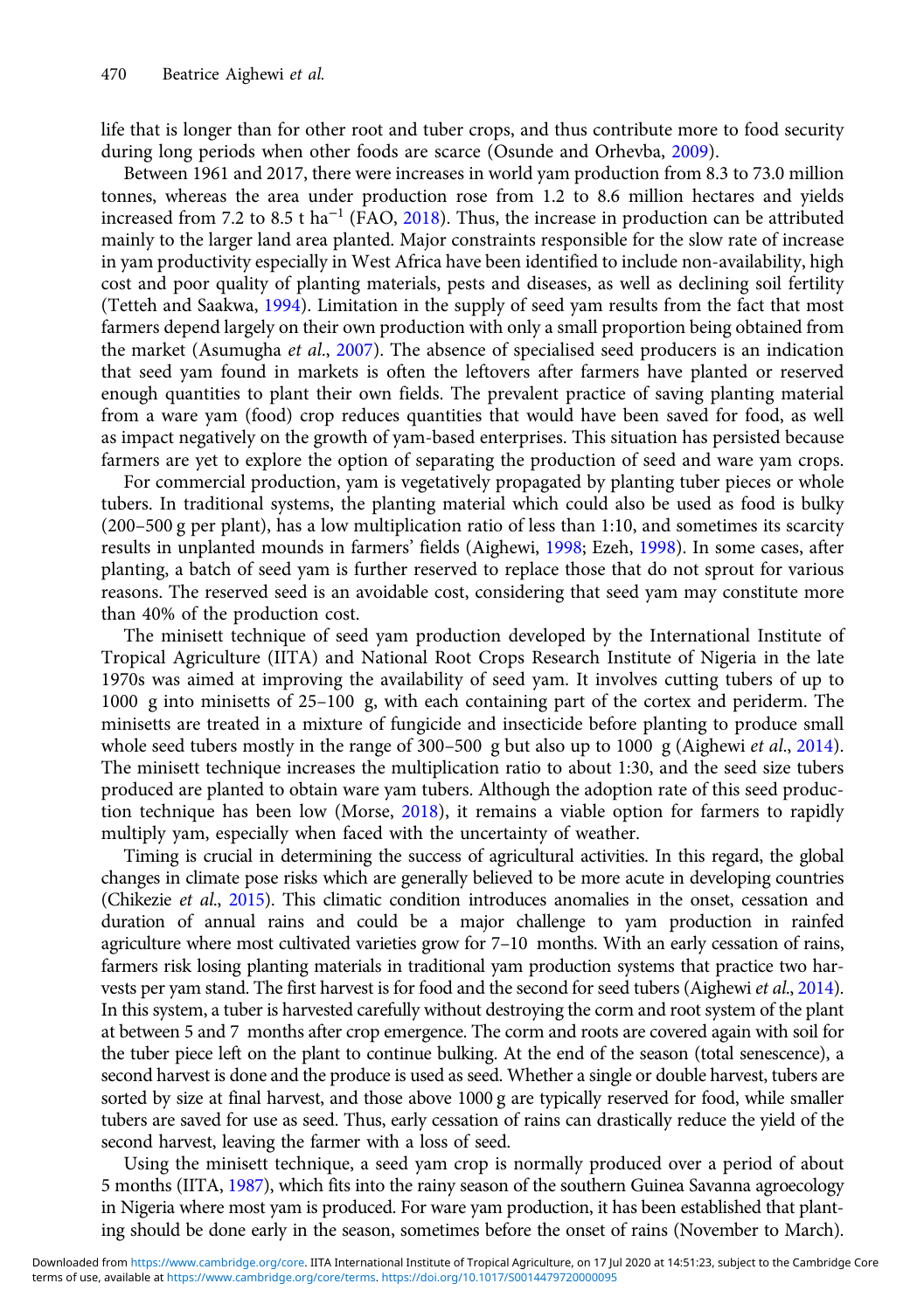

Figure 1. Monthly rainfall and air temperature during the cropping seasons of 2015 and 2016 in Abuja, Nigeria.

The problem with early planting is that temperatures are usually high and planted setts may rot in the soil if not well-mulched. Another issue with early planting, especially at the beginning of the rainy season, is the probability of having a poor crop establishment if the rains are irregular. Dry spells during the early growth stages of yam have led to low ware yam production in many yam-growing areas of Nigeria (Eruola et al., 2012). Late planting may result in reduced crop duration and tuber yield. However, to produce large ware tubers, the crop must stay in the field for 7–12 months depending on variety and species (Onwueme, 1978). It is not certain how the yield of seed yam will be impacted by timing the planting of different sizes of minisetts.

This paper presents the results of a study of the effects of period of planting and minisett size on the yield of seed yam, which are considered here as tubers of about 20–1000 g. We expect that the knowledge obtained will guide extensionists and seed producers or companies to establish seed yam enterprises to supply their needs and the market, as well as reduce the quantity of food yam that is currently used as seed.

### Materials and Methods

The trial was carried out on the experimental field at the Abuja Station (9.164694 N, 7.345136 E) of the IITA, which is located in the yam belt of Nigeria, during the cropping seasons of 2015 and 2016. In both seasons, 945.7 and 1552.2 mm of rain fell between March and October, in 2015 and 2016, respectively (Figure 1). The average minimum air temperatures were 21.0 and 21.1°C in 2015 and 2016, respectively, while the average maximum air temperatures were 32.4 and 33.3°C for both seasons.

The experiment was laid out in a randomised complete block design with three replications and the following nine treatment combinations:  $30 \text{ g}$  minisetts planted early (early);  $30 \text{ g}$  minisetts planted 21 days after the early planting (mid) and 30 g minisetts planted 21 days after the mid planting (late). Similarly, 60 g and 90 g minisetts were planted early, mid and late, respectively. Whole tubers of the *D. rotundata* landrace 'Meccakusa' were cut into three minisett sizes of 30, 60 and 90 g. The minisetts were treated by dipping into a chemical mix containing a broad-spectrum fungicide (100 g Mancozeb) and an insecticide (40 mL Lambda-cyhalothrin) in 10 L of water for 10 minutes. The minisetts were then air-dried under shade for 24 hours before planting. The early plantings were done on 2 June 2015 and 6 May 2016 in the first and second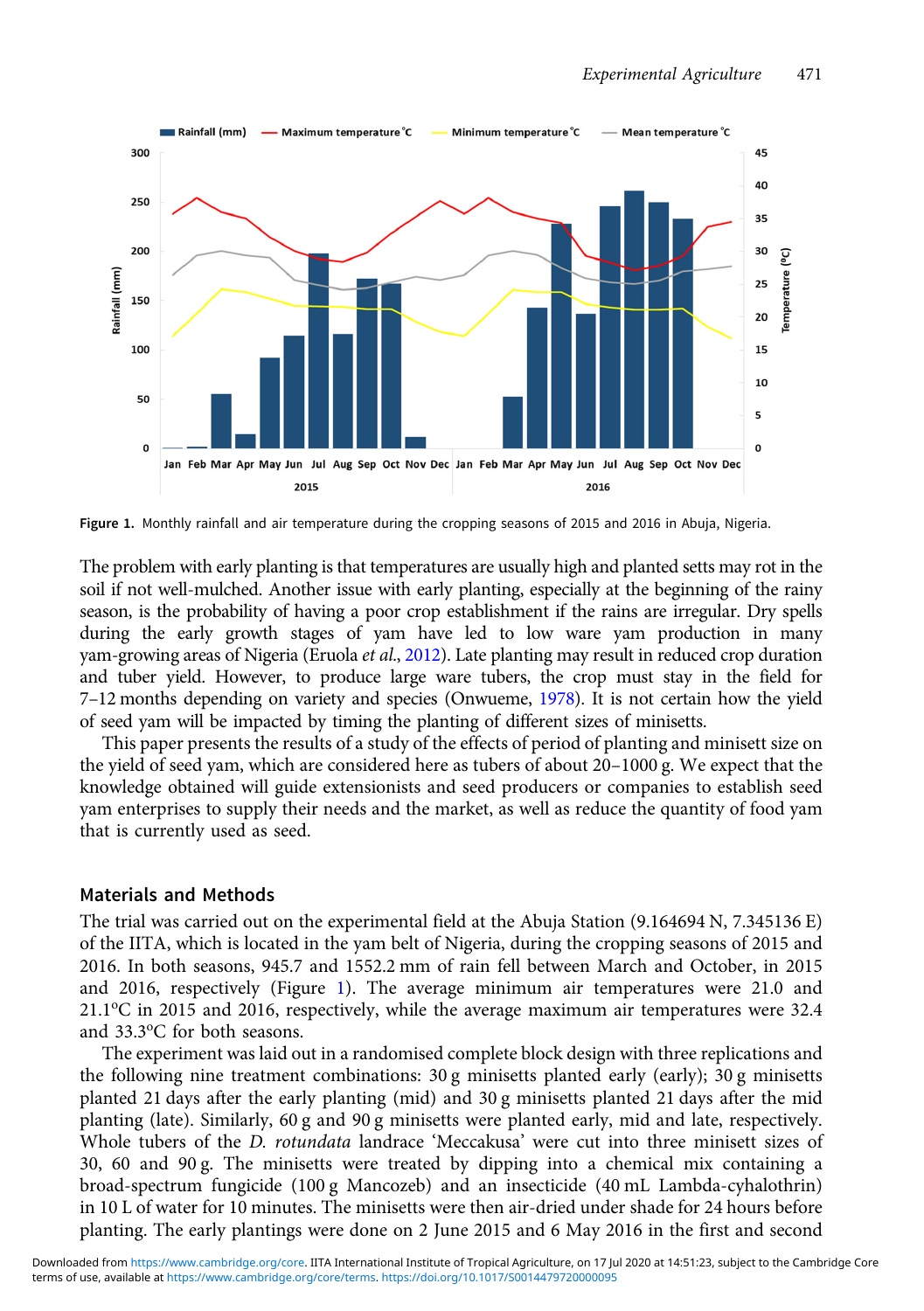year, respectively. The second or mid plantings were done on 23 June 2015 and 27 May 2016, while the third or late plantings took place on 14 July 2015 and 17 June 2016, respectively.

The experimental plots used for the 2015 crop went through a yearly rotation of yam-Aeschynomene histrix–Mucuna spp-yam, while the plot used in 2016 had a crop of maize in the previous season, after a fallow of about 20 years. The plots were disc-harrowed and made into 9-m long ridges spaced 1 m apart. Minisetts were planted at a depth of about 7 cm in single rows on top of the ridges at 0.3- m interval. At 6 weeks after planting (WAP), all plants were staked using about 1.5-m long bamboo poles on which a cord was tied, and plants directed (twined) to the cord using strings. No fertiliser was applied to the soil, and weeding was done manually as needed using hand hoes.

Data on crop establishment were based on all surviving stands in a plot, while other agronomic data such as length of the principal vine, number of vines and number of leaves were obtained from five randomly selected plants per treatment at 9 WAP for each planting date. Data on the five plants were used to calculate mean values per plant. The time to 50% shoot emergence was recorded for each treatment. Fresh tuber weight per plot was obtained at harvest, while the tuber yield in t ha<sup>-1</sup> and sett multiplication ratio (SMR) were calculated after harvest, as shown in eqn. 1.

$$
SMR = \frac{Weight \ of \ harvested \ tubes}{Weight \ of \ the \ planted \ material}
$$
 (1)

All harvesting for each year was done on the same date: 17 December 2015 and 20 December 2016 after 4–5 weeks of complete foliage senescence. Thus, in 2015 the early, mid and late crops were harvested at 28, 25 and 22 WAP, respectively, while in 2016 they were harvested at 32, 29 and 26 WAP, respectively. Harvested tubers were sorted into four categories, counted and weighed. Data were analysed using the Statistical Analysis System (SAS Institute Inc., 2016). Mean values were significantly different and were separated using the least significant difference at  $p \le 0.05$ .

A stepwise regression ( $r^2$ ) analysis was performed where fresh tuber yield (t ha<sup>-1</sup>) was the dependent variable. The percent field establishment, vine length, number of leaves and number of vines (main vine and branches) were independent variables used to quantify the individual effect on fresh tuber yield. Partial regression coefficients were expressed as a percentage and used to measure the effect of each trait after the effect of all others was removed from the model.

#### Results

The time of planting and size of minisett significantly ( $p \le 0.05$ ) influenced the outcome of the fresh tuber yield and its related parameters such as the crop establishment, number and length of vines, number of leaves, leaf area index, mean tuber weight and number of tubers per plant as detailed in Table 1. The effect of minisett size on the number of days to 50% emergence and full crop establishment was not significant, although the largest minisetts established slightly better over a shorter period. The length of vines and number of leaves per plant were significantly higher for 60 and 90 g minisetts than for those of 30 g (Table 2). Minisetts of 90 g had on average 53.3 and 22.1% more leaves than 30 and 60 g minisetts, respectively. Plants from the largest minisetts had almost twice as many vines which were 46.7% longer than those from 30 g minisetts. There were substantial differences in the performance of different sizes of minisetts in fresh tuber yield, with the 90 g minisetts producing the highest yield and the 30 g minisetts the lowest. By doubling or tripling the minisett size from 30 g, yields increased by 61.1 and 103.3%, respectively. However, increasing the seed size from 60 to 90 g recorded a yield increase of only 26.2%. The 90 g minisetts had the least SMR, which was comparable to that of 60 g minisetts. The biggest (mean weight of 0.5 kg) and smallest (mean weight of 0.3 kg) seed tubers were produced by the 90 and 30 g minisetts, respectively. The earlier the period of planting, the bigger the seed yam produced, with the early planting having tubers that were about 200% bigger than those of late planting. The mean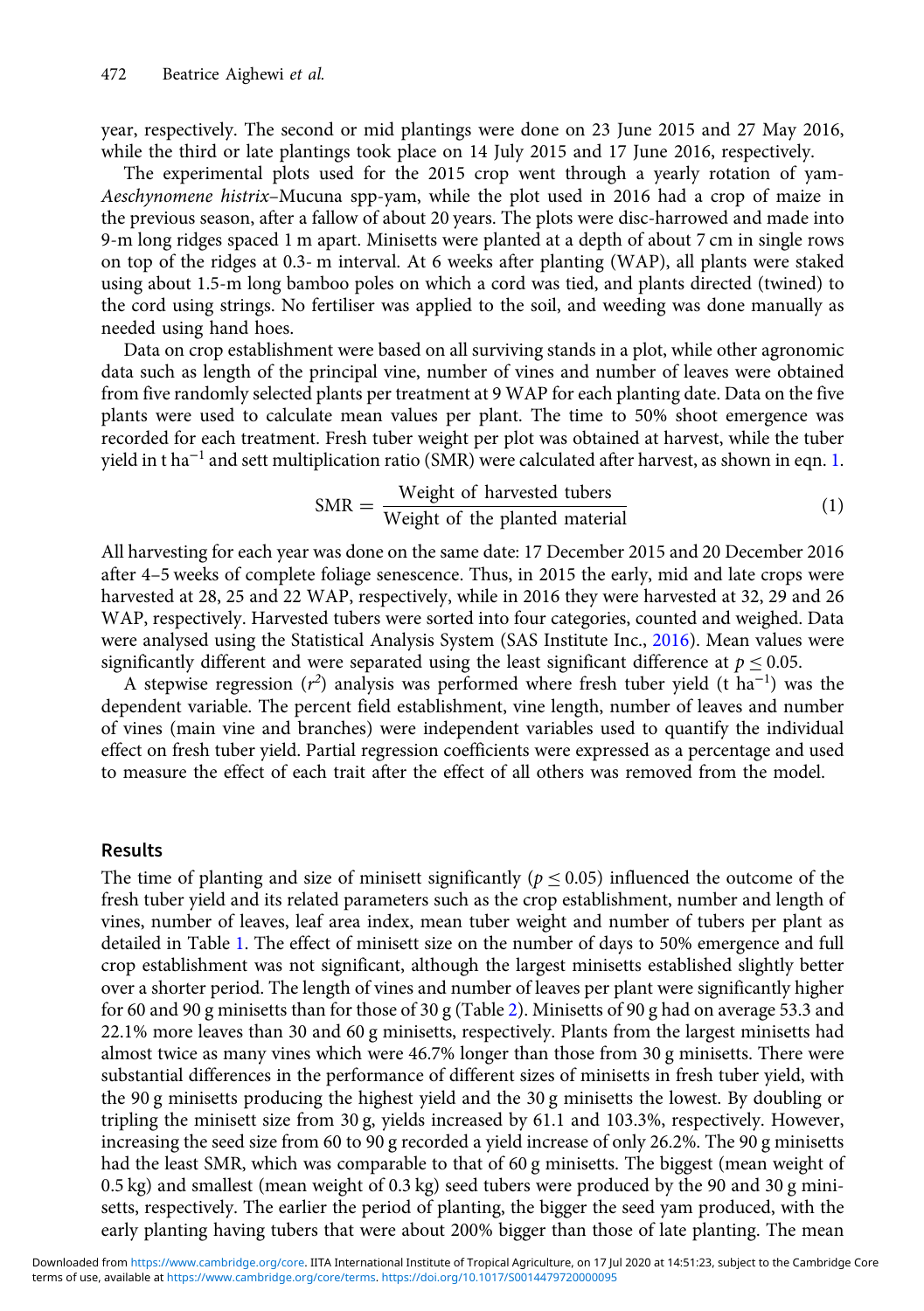|                                         | Source of<br>variation | Sett size | Time of<br>planting | Year    | Sett size $\times$ time of<br>planting | Sett size $\times$ year | Time of<br>planting $\times$ year | Sett size $\times$ time of<br>planting $\times$ year | Residual |
|-----------------------------------------|------------------------|-----------|---------------------|---------|----------------------------------------|-------------------------|-----------------------------------|------------------------------------------------------|----------|
|                                         | D.F.                   | 2.0       | 2.0                 | 1.0     | 4.0                                    | 2.0                     | 2.0                               | 4.0                                                  | 34.0     |
| Days to 50% emergence                   | S.S.                   | 75.1      | 869.8               | 10.7    | 108.4                                  | 12.0                    | 21.8                              | 30.9                                                 | 562.9    |
|                                         | M.S                    | 37.6      | 434.9               | 10.7    | 27.1                                   | 6.0                     | 10.9                              | 7.7                                                  | 16.6     |
|                                         | F.pro                  | 0.1       | < 0.001             | 0.4     | 0.2                                    | 0.7                     | 0.5                               | 0.8                                                  |          |
| Crop establishment (%)                  | S.S.                   | 99.1      | 599.1               | 108.9   | 181.1                                  | 52.2                    | 85.6                              | 210.8                                                | 686.0    |
|                                         | M.S                    | 49.6      | 299.6               | 108.9   | 45.3                                   | 26.1                    | 42.8                              | 52.7                                                 | 20.2     |
|                                         | F.pro                  | 0.1       | < 0.001             | 0.0     | 0.1                                    | 0.3                     | 0.1                               | 0.1                                                  |          |
| Vine length (m)                         | S.S.                   | 3.7       | 5.1                 | 1.8     | 1.1                                    | 0.1                     | 0.6                               | 0.4                                                  | 14.4     |
|                                         | M.S                    | 1.9       | 2.6                 | 1.8     | 0.3                                    | 0.1                     | 0.3                               | 0.1                                                  | 0.4      |
|                                         | F.pro                  | 0.0       | 0.0                 | 0.1     | 0.6                                    | 0.8                     | 0.5                               | 0.9                                                  |          |
| No. of vines                            | S.S.                   | 170.2     | 107.2               | 82.6    | 17.2                                   | 0.4                     | 6.3                               | 64.4                                                 | 155.8    |
|                                         | M.S                    | 85.1      | 53.6                | 82.6    | 4.3                                    | 0.2                     | 3.2                               | 16.1                                                 | 4.6      |
|                                         | F.pro                  | < 0.001   | < 0.001             | < 0.001 | 0.5                                    | 1.0                     | 0.5                               | 0.0                                                  |          |
| No. of leaves                           | S.S.                   | 6124.9    | 2001.5              | 770.4   | 620.4                                  | 72.8                    | 29.7                              | 353.9                                                | 2834.2   |
|                                         | M.S                    | 3062.5    | 1000.8              | 770.4   | 155.1                                  | 36.4                    | 14.8                              | 88.5                                                 | 83.4     |
|                                         | F.pro                  | < 0.001   | < 0.001             | 0.0     | 0.1                                    | 0.7                     | 0.8                               | 0.4                                                  |          |
| Fresh tuber yield (t ha <sup>-1</sup> ) | S.S.                   | 796.8     | 1099.4              | 4505.1  | 85.1                                   | 386.7                   | 493.4                             | 97.8                                                 | 426.1    |
|                                         | M.S                    | 398.4     | 549.7               | 4505.1  | 21.3                                   | 193.4                   | 246.7                             | 24.5                                                 | 12.5     |
|                                         | F.pro                  | < 0.001   | < 0.001             | < 0.001 | 0.2                                    | < 0.001                 | < 0.001                           | 0.1                                                  |          |
| Sett multiplication ratio               | S.S.                   | 168.7     | 594.4               | 941.5   | 161.9                                  | 17.4                    | 89.2                              | 52.3                                                 | 445.7    |
|                                         | M.S                    | 84.4      | 297.2               | 941.5   | 40.5                                   | 8.7                     | 44.6                              | 13.1                                                 | 13.1     |
|                                         | F.pro                  | 0.0       | < 0.001             | < 0.001 | 0.0                                    | 0.5                     | 0.0                               | 0.4                                                  |          |
| Mean tuber weight (kg)                  | S.S.                   | 0.3       | 0.9                 | 3.1     | 0.0                                    | 0.1                     | 0.4                               | 0.0                                                  | 0.4      |
|                                         | M.S                    | 0.2       | 0.5                 | 3.1     | 0.0                                    | 0.1                     | 0.2                               | 0.0                                                  | 0.0      |
|                                         | F.pro                  | < 0.001   | < 0.001             | < 0.001 | 0.5                                    | 0.0                     | < 0.001                           | 0.8                                                  |          |
| Number of tubers/plant                  | S.S.                   | 0.2       | 0.2                 | 0.0     | 0.1                                    | 0.1                     | 0.2                               | 0.1                                                  | 0.8      |
|                                         | M.S                    | 0.1       | 0.1                 | 0.0     | 0.0                                    | 0.1                     | 0.1                               | 0.0                                                  | 0.0      |
|                                         | F.pro                  | 0.0       | 0.0                 | 0.3     | 0.2                                    | 0.1                     | 0.0                               | 0.3                                                  |          |

Table 1. Analysis of variance of the yield and yield-related traits of seed yam produced from different sizes of minisetts planted at various periods in Abuja, Nigeria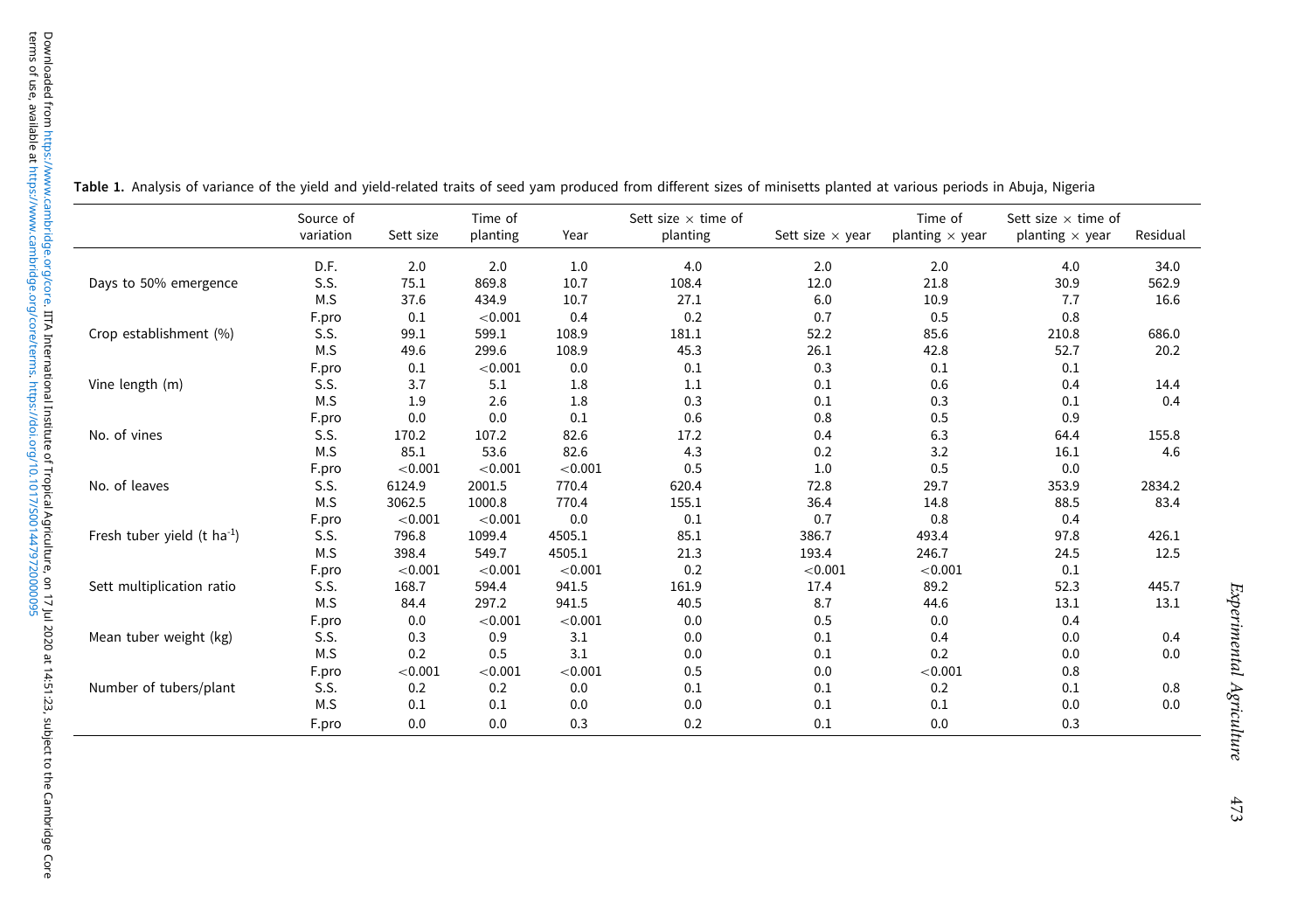Table 2. The effects of different minisett sizes and period of planting of Dioscorea rotundata variety, Meccakusa, in Abuja during 2015 and 2016 seasons

|                 | Factor          | Days to 50%<br>emergence | Crop<br>establishment<br>(%) | Vine length<br>(m) | Number of<br>vines | Number of<br>leaves | Yield<br>$(t \; ha^{-1})$ | Sett<br>multiplication<br>ratio | Mean tuber<br>weight (kg) | Number of<br>tubers/plant |
|-----------------|-----------------|--------------------------|------------------------------|--------------------|--------------------|---------------------|---------------------------|---------------------------------|---------------------------|---------------------------|
| Minisett size   | 30 <sub>g</sub> | 47.6a                    | 89.1a                        | 1.5a               | 4.8a               | 49.0a               | 9.0a                      | 12.4b                           | 0.3a                      | 1.1a                      |
|                 | 60 g            | 45.1a                    | 88.9a                        | 2.0 <sub>b</sub>   | 6.1a               | 61.5b               | 14.5b                     | 9.8a                            | 0.4 <sub>b</sub>          | 1.2 <sub>b</sub>          |
|                 | 90 g            | 45.0a                    | 91.9a                        | 2.2 <sub>b</sub>   | 9.1 <sub>b</sub>   | 75.1c               | 18.3c                     | 8.1a                            | 0.5c                      | 1.2 <sub>b</sub>          |
|                 | LSD (5%)        | 2.76                     | 3.03                         | 0.44               | 1.45               | 6.18                | 2.40                      | 2.45                            | 0.07                      | 0.10                      |
| Seasons         | 2015            | 46.3a                    | 88.5a                        | 1.7a               | 5.4a               | 58.1a               | 4.8a                      | 5.9a                            | 0.2a                      | 1.2a                      |
|                 | 2016            | 45.4a                    | 91.4b                        | 2.1 <sub>b</sub>   | 7.9b               | 65.6b               | 23.1 <sub>b</sub>         | 14.3b                           | 0.6 <sub>b</sub>          | 1.2a                      |
|                 | LSD (5%)        | 2.25                     | 2.49                         | 0.36               | 1.18               | 5.05                | 1.99                      | 2.00                            | 0.06                      | 0.08                      |
| Planting period | Early           | 40.4a                    | 93.9c                        | 2.3 <sub>b</sub>   | 8.4c               | 69.0c               | 18.7c                     | 13.8c                           | 0.6c                      | 1.1a                      |
|                 | Mid             | 47.2b                    | 90.2 <sub>b</sub>            | 1.9ab              | 6.7 <sub>b</sub>   | 62.4b               | 15.2 <sub>b</sub>         | 10.7 <sub>b</sub>               | 0.4 <sub>b</sub>          | 1.2a                      |
|                 | Late            | 50.0 <sub>c</sub>        | 85.7a                        | 1.5a               | 4.9a               | 54.1a               | 7.9a                      | 5.8a                            | 0.2a                      | 1.2a                      |
|                 | LSD (5%)        | 2.76                     | 3.04                         | 0.44               | 1.45               | 6.18                | 2.40                      | 2.45                            | 0.07                      | 0.10                      |

Means with the same alphabet along column are not significantly different at  $p \le 0.05$ .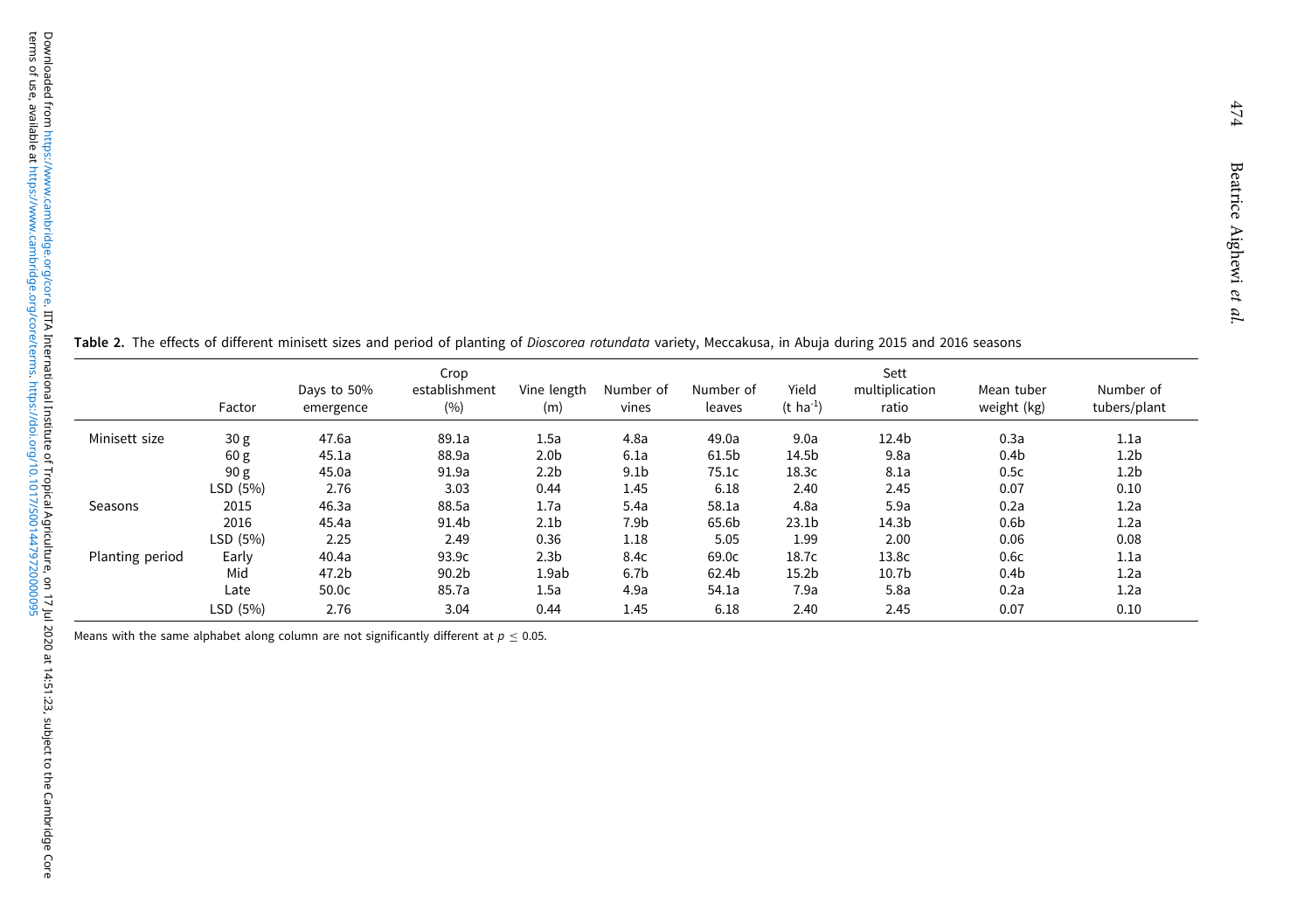seed yam size was bigger in the second season. The time and season of planting had no significant effects on the number of tubers produced per plant. The 60 and 90 g minisetts were at par with regard to the number of tubers per plant, both producing more tubers than the 30 g minisetts.

There were significant differences in all the traits measured due to the time and season of planting of the minisetts. Those planted early significantly outperformed those that were planted at mid-season, which were, in turn, better than the late-planted minisetts (Table 2). By planting late, up to 14.3% of the stands failed to establish compared to 9.8 and 6.1% of mid-season and early plantings, respectively. Late planting also led to significant reductions in the number of leaves and vines per plant as well as the length of vines. Yield and SMR of the early-planted crop were significantly better than those from the mid-season crop, which were, in turn, better than those from the late-planted crop. The yield of the early planted crop was more than double (159.7%) that of late planting and increased by 23% over the mid-season planting.

Significant interactions were observed between minisett size, time and season of planting as shown in Table 3. The best crop establishment was obtained from the early planted 90 g minisetts in 2016 (98.9%). This was similar to the 30 and 60 g minisetts planted early and 90 g minisetts planted mid-season in 2016 (95.6, 96.7 and 93.3%, respectively), as well as the 30 g minisetts planted mid-season and late-planted 90 g minisetts in 2015 (96.6%). The shortest period to 50% crop establishment (38.7 days) was from the early planting of 90 g minisetts in 2015 and the longest period was from the late-planted 30 g minisetts in 2015 (56.3 days). The early planted 90 g minisetts of 2016 produced the highest seed yam yields (35.6 t ha<sup>−1</sup>), followed by the mid-season planting of the same size and year (35.5 t ha<sup>−</sup><sup>1</sup> ), both being similar to the yield of early planted 60 g minisetts in 2016 (33.1 t ha $^{-1}$ ). The lowest yield of 1.4 t ha $^{-1}$  was obtained from the late-planted 30 g minisetts in 2015. Yields were similarly low for all the treatments of 2015, except the early planted 90 g minisetts. Generally, for all minisett sizes, planting early gave higher yields than later plantings (Table 3). The highest SMR value of 26.6 was obtained from the early planting of 30 g minisetts, followed by that of 60 g minisetts in 2016 (18.4), while the least was from the late-planted 60 g minisetts in 2015 (2.5). Results of the other traits measured, and their interactions are presented in Table 3. These results clearly indicate that the 2016 crop performed better with yields that were 4–5 times higher than those of 2015.

A stepwise regression analysis showed that the number of leaves and vines significantly  $(p < 0.05)$  accounted for 31.9 and 8.0%, respectively, of the total variation of fresh tuber yield as per the regression eqn. 2:

Tuber yield 
$$
(t/ha) = -11.44 + 0.26
$$
 (No. of leaves) + 1.39 (No. of vines) (2)

In addition, there was a significant reduction in yield from other sources as given by a negative intercept in the regression equation.

At harvest, the tubers were categorised into different sizes and the general trend was that the smaller the minisett size, the smaller the seed tuber produced, and the earlier the planting period for any of the minisett sizes, the larger the size of tubers and yield (Figure 2). Hence, the largest proportion of tubers that weighed more than 1 kg (40.7%) was obtained from 90 g minisetts that were planted early, while the least was obtained from 30 g minisetts that were planted late (2.3%). Similarly, while late planting of 60 g minisetts yielded about 24% of tubers weighing less than 100 g, only 6.4% of such tubers were produced when the same minisett size was planted early. Despite the overall lower yields obtained from late planting, it produced the highest percentage of seed tubers that could be planted whole.

An analysis of the soil in the experimental plot used in 2015 gave a  $pH(H_2O)$  of 5.7, soil organic carbon of 0.51%, total N of 0.04%, Meh P of 4.2 ppm, exchangeable K of 0.13 cmol kg<sup>-1</sup> and CEC of 1.27 cmol kg<sup>-1</sup>. In 2016, the plot had a pH(H<sub>2</sub>O) of 6.4, soil organic carbon of 0.84%, total N of 0.06%, Meh P of 23.2 ppm, exchangeable K of 0.23 cmol kg<sup>−</sup><sup>1</sup> and CEC of 3.26 cmol kg<sup>−</sup><sup>1</sup> . In both years, the soils had a sandy loam texture.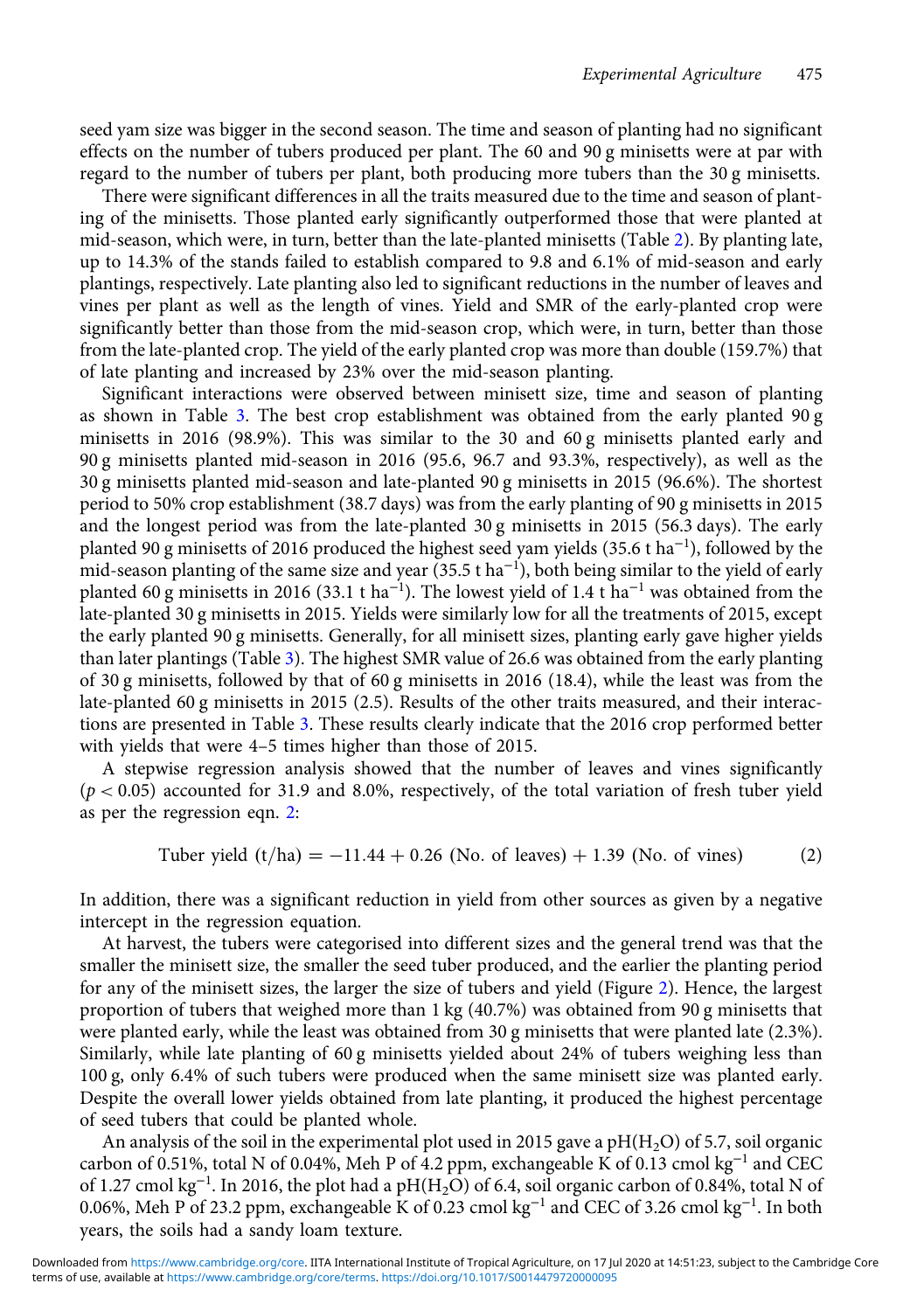| Sett<br>size    | Planting<br>time | Year        | Days to 50%<br>emergence | Crop<br>establishment<br>(%) | Vine length<br>(m) | Number of<br>leaves | Number of<br>vines | Yield<br>$(t \text{ ha}^{-1})$ | Sett<br>multiplication<br>ratio | Mean tuber<br>weight (kg) | Number of<br>tubers/plant |
|-----------------|------------------|-------------|--------------------------|------------------------------|--------------------|---------------------|--------------------|--------------------------------|---------------------------------|---------------------------|---------------------------|
|                 |                  |             |                          |                              |                    |                     |                    |                                |                                 |                           |                           |
| 30 <sub>g</sub> | Early            | 2015        | 42.3abcde                | 85.6ab                       | 1.7 <sub>b</sub>   | 48.8abc             | 3.9abcd            | 4.8abc                         | 11.6cdefg                       | 0.2ab                     | 1.2abc                    |
|                 |                  | 2016        | 40.0abc                  | 95.6def                      | 2.1bc              | 57.3abcd            | 7.2 defg           | 23.8fg                         | 26.6i                           | 0.7e                      | 1.0a                      |
|                 | Mid              | 2015        | 47.3def                  | 96.7ef                       | 1.6ab              | 46.3ab              | 3.6abc             | 3.9abc                         | 8.2abcde                        | 0.1a                      | 1.1ab                     |
|                 |                  | 2016        | 47.3def                  | 88.9abcd                     | 1.7 <sub>b</sub>   | 54.5abc             | 7.9efg             | 12.5e                          | 14.9fgh                         | $0.4$ cd                  | 1.0a                      |
|                 | Late             | 2015        | 56.3 g                   | 84.5ab                       | 0.6a               | 42.5a               | 3.0ab              | 1.4a                           | 3.4a                            | 0.1a                      | 1.2abc                    |
|                 |                  | 2016        | 52.0fg                   | 83.3a                        | 1.5ab              | 44.5ab              | 3.4abc             | 7.4bcde                        | 9.6bcdef                        | 0.2ab                     | 1.2abc                    |
| 60 g            | Early            | 2015        | 41.7abcde                | 90.0abcde                    | 2.0 <sub>bc</sub>  | 62.7cde             | 7.2 defg           | 7.1abcde                       | 7.8abcde                        | 0.2ab                     | 1.2abc                    |
|                 |                  | 2016        | 40.7abcd                 | 96.7ef                       | 2.3bc              | 74.9efg             | 9.0fg              | 33.1hi                         | 18.4h                           | 1.0f                      | 1.1ab                     |
|                 | Mid              | 2015        | 46.7cdef                 | 86.7abc                      | 1.9 <sub>bc</sub>  | 54.0abc             | 6.0bcdef           | 4.8abc                         | 5.6abc                          | 0.2ab                     | 1.1ab                     |
|                 |                  | 2016        | 46.0bcdef                | 88.9abcd                     | 2.0 <sub>bc</sub>  | 62.2cde             | 5.4bcde            | 28.7gh                         | 17.4gh                          | 0.7e                      | 1.4 <sub>cd</sub>         |
|                 | Late             | 2015        | 47.3def                  | 85.6ab                       | 1.6ab              | 59.6bcd             | 1.5a               | 2.1ab                          | 2.5a                            | 0.1a                      | 1.2abc                    |
|                 |                  | 2016        | 48.3ef                   | 85.6ab                       | 2.0 <sub>bc</sub>  | 55.9abcd            | 7.6efg             | 11.2 <sub>de</sub>             | 7.1abcd                         | 0.3 <sub>bc</sub>         | 1.3 <sub>bc</sub>         |
| 90 g            | Early            | 2015        | 38.7a                    | 96.7ef                       | 2.8c               | 81.8fg              | 8.9efg             | 8.1cde                         | 5.6abc                          | 0.2ab                     | 1.1ab                     |
|                 |                  | 2016        | 39.3ab                   | 98.9f                        | 2.8c               | 88.7g               | 14.1 h             | 35.6i                          | 12.9 defgh                      | 1.0f                      | 1.1ab                     |
|                 | Mid              | 2015        | 46.7cdef                 | 86.7abc                      | 1.8 <sub>bc</sub>  | 75.3efg             | 7.6efg             | 5.7abcd                        | 4.4ab                           | 0.2ab                     | 1.2abc                    |
|                 |                  | 2016        | 49.3f                    | 93.3cdef                     | 2.2bc              | 82.1fg              | 9.7 g              | 35.5i                          | 13.6efgh                        | 0.7e                      | 1.6 <sub>d</sub>          |
|                 | Late             | 2015        | 50.0fg                   | 84.5ab                       | 1.4ab              | 51.9abc             | 7.3defg            | 5.2abc                         | 4.1ab                           | 0.2ab                     | 1.2abc                    |
|                 |                  | 2016        | 46.0bcdef                | 91.1bcde                     | 2.1bc              | 70.5def             | 6.8cdefg           | 20.0f                          | 7.9abcde                        | 0.5 <sub>d</sub>          | 1.3 <sub>bc</sub>         |
|                 |                  | LSD<br>(5%) | 6.75                     | 7.45                         | 1.08               | 15.15               | 3.55               | 5.87                           | 6.01                            | 0.17                      | 0.25                      |

Table 3. Interactions between the size of minisetts and period of planting on the yield of seed yam in Abuja, Nigeria during <sup>2015</sup> and <sup>2016</sup> seasons

Means with the same alphabet along column are not significantly different at  $p \leq 0.05$ .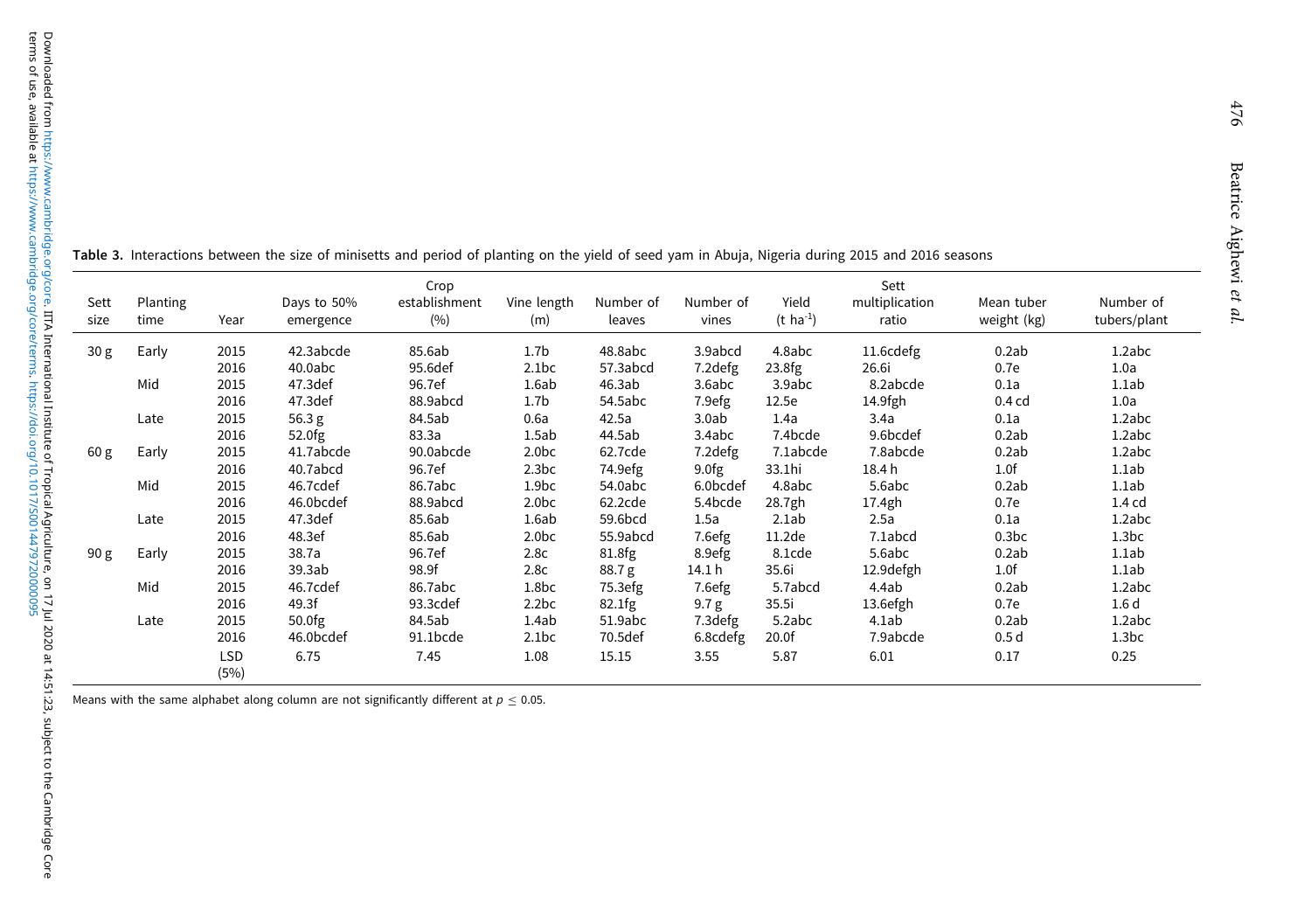

Figure 2. Proportion (%) of different weights of tubers produced by different sizes of minisetts planted at different periods.  $E =$  early planting, M = mid-season planting, L = late planting. Tubers  $<$  100 g are planted whole to produce bigger seed yams; tubers of 100–499 g could be planted whole, cut into two setts before planting to produce ware tubers of about 2–5 kg or cut into minisetts for further seed production; tubers of 500–999 g could be planted whole for extra-large ware tubers, cut into 2–4 setts for average size ware tuber production or cut into minisetts; tubers of >1000 g are normally cut into more than four setts for ware yam production or used for food.

## **Discussion**

#### Effect of minisett size

The weight of planted minisetts had significant effects on the number and length of vines, number of leaves, as well as tuber yield, with the bigger minisetts performing better (Table 2). The 90 g minisetts were only slightly better than those of 30 g in the earliness to attain 50% emergence and crop establishment, though it was observed that crops from 30 g minisetts were less vigorous in growth. Onwueme (1984) reported that large yam setts emerge from the soil quicker and produced more vigorous sprouts, but small setts only produce small seed yam tubers, which will, in turn, produce medium size ware tubers. Law-Ogbomo and Remison (2009) had similar results and showed that plant growth parameters were better with increasing minisett size and the biggest minisetts had the highest yields. Tuber-raised yam plants are heterotrophic in the first 2–3 months of planting, while depending on the food reserve in the tubers (Osunde and Orhevba, 2009) before becoming autotrophic when reserves in the planted seed tuber are exhausted. At that time, the effect of soil and climatic factors become significant. Therefore, the bigger the size of the sett planted, the longer the plants depend less on the environment. Research on potato (Solanum tuberosum) indicated that taller plants had higher production of leaves and photosynthates (Zelelew et al., 2016). Another study on yam noted that vine length (plant height) in yam contributed to fresh tuber yield, although the magnitude of its effect varied (Alieu *et al.*, 2012). The higher number of leaves associated with more vines per plant favours the production of more photosynthates, which results in bigger tubers and more yield. Onwueme (1975) stated that the higher yields from bigger setts could be due to a transfer of photosynthates from the planted setts directly into the new tuber when tuberisation starts. The poorer yield of smaller minisetts  $(30 g)$  is due to the limited nutrients available for initial growth and subsequent lower accumulation of photosynthates as was reflected in the high proportion of small size seed tubers produced (Figure 2). Small yam setts have also been associated with losses in the field due to dehydration, poor rooting and early weed competition (Orkwor and Ekanayake, 1998).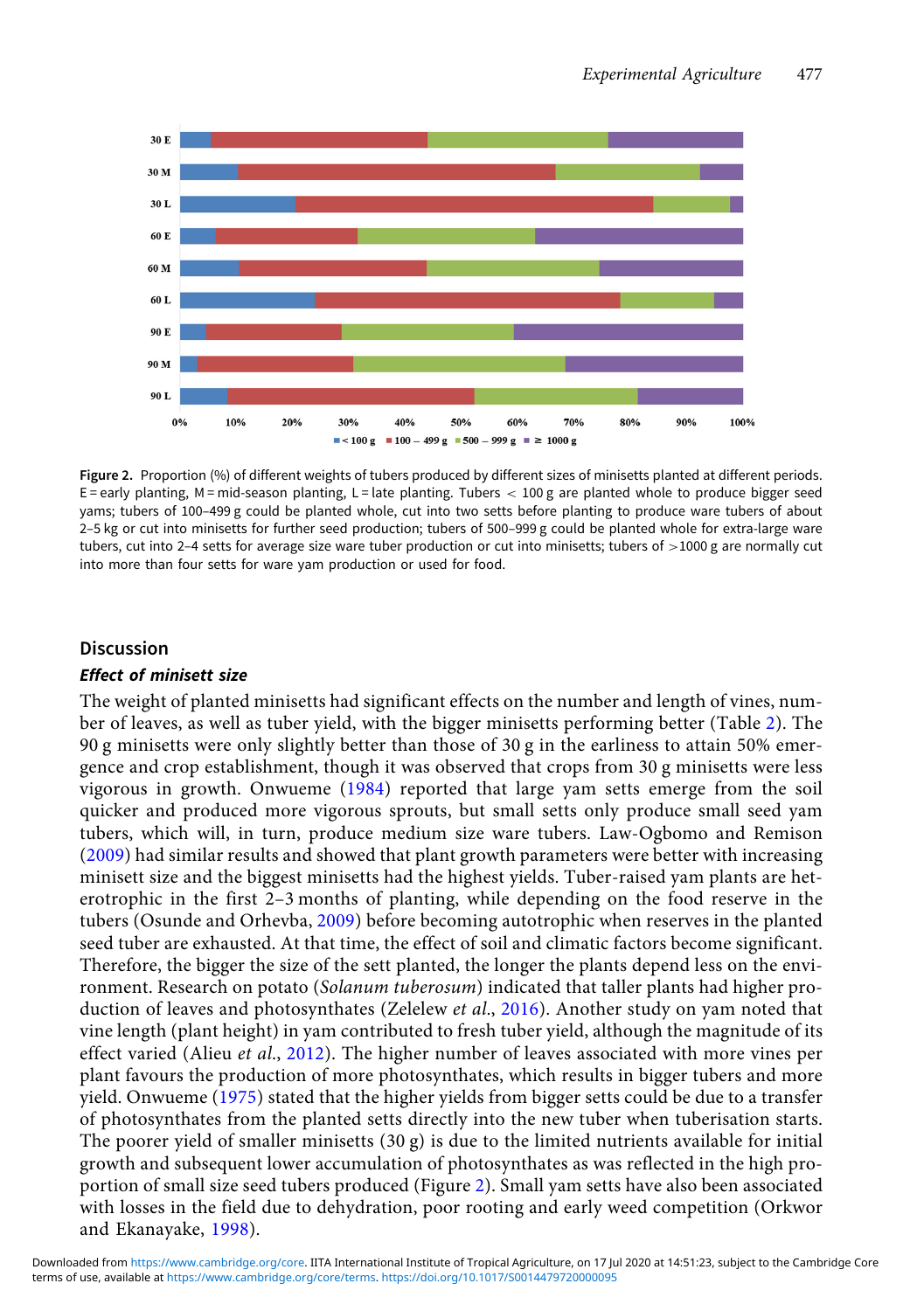### Effect of time of planting

Whatever the sett size, late planting resulted in the least field establishment leading to lower yield than early planting (Table 3). Yam tubers continue to age after harvest and would break dormancy about 2–3 months after storage. Whether the tuber is planted or not, the sprout will continue to grow (except it is severed from the tuber) thus depleting the tuber of stored nutrients, which would have been used for initial robust growth in the field. The usual practice is for farmers to occasionally remove sprouts from seed tubers in storage if field conditions are not yet conducive for planting. Desprouting can be done several times depending on storage conditions and the time involved (Aighewi et al., 2014). The more the delay in planting seed yam, especially when stored under ambient conditions, the weaker the plants will be when they emerge from the soil and the more yield would be adversely affected. Associated with the delay in planting is the increase in the incidence of diseases and pests causing tuber rots in storage and field when the seed is eventually planted.

Any operation that favours the production of more leaves such as early planting and the use of large minisett size results in more yield so long as the optimum number of leaves for the space available is not exceeded. Early planted setts produce robust vines which in turn have more leaves for a longer period of tuber bulking. However, there is a need to strike a balance between the size of minisetts and *when* it should be planted. Short day-length stimulates tuber formation depending on the growth phase at which the short-day treatment was administered and the earliness to maturity of the varieties (Vaillant et al., 2002), but long days stimulate canopy development. In Nigeria, the day-length is longest (12.5 hours) in June, having increased from 11.6 hours in January, before decreasing until December. Earlier planting, therefore, witnessed increasing day-length and had more canopies which probably enhanced tuber bulking. In contrast, late planting had decreasing day-length which stimulated tuber initiation despite minimum canopy development, leading to lower tuber yields.

The timing of field activities is crucial in attaining optimum productivity especially in rainfed systems that are affected more by the global climate change. Yam requires an annual rainfall of about 1000–1500 mm distributed uniformly throughout the growing period of 7–9 months for ware tuber production (Orkwor and Ekanayake, 1998) with 1000 mm spread over 5–6 months for seed tuber production (Hahn et al., 1987). Early planting allows the crops to receive much of the seasonal rainfall, while late-planted yam receives inadequate moisture during the tuber bulking stage, thus reducing tuber yield. The high yield obtained with early planting (18.7 t ha<sup>−</sup><sup>1</sup> ) compared to the yield when planting was done 6 weeks later (7.9 t ha<sup>−</sup><sup>1</sup> ) is enormous, considering that to produce ware yam in West Africa, 200–500 g setts are planted for an average yield of 8.9 t ha<sup>-1</sup> (FAO, 2018). In 2016, the 73.8% more precipitation received by the trial (1356.7 mm against 780.4 mm in 2015), earlier planting by 1 month and better soil nutrient status contributed to the higher yields obtained. Apart from the benefit of having more photosynthetic leaf area for bulking of tubers over a longer growing period, early planting also ensures the absorption of phosphorus and mineralised nitrogen which are naturally higher during early rains (Solubo, 1972; Okoh, 2004). With delayed planting, some of these natural sources of nutrients are lost to leaching after the early rains. Most yam farmers depend on natural soil fertility and only occasionally apply limited quantities of soil enhancing inputs (fertilisers and manures) for yam cultivation.

Farmers should choose a specific minisett size and planting time, based on the targeted tuber size and the purpose of production. For instance, to obtain a high proportion of seed tubers weighing between 100 and 999 g, 30 g minisett size should be planted during any of the periods covered in this study. Late planting of 60 and 90 g minisetts will also produce many seed size tubers but will require a large quantity of planting material, which would otherwise be used as food by the farmer or sold for income. However, if the desire is to have a high proportion of bigger tubers that could be used as food and/or seed, then 60 or 90 g minisetts should be planted early in the cropping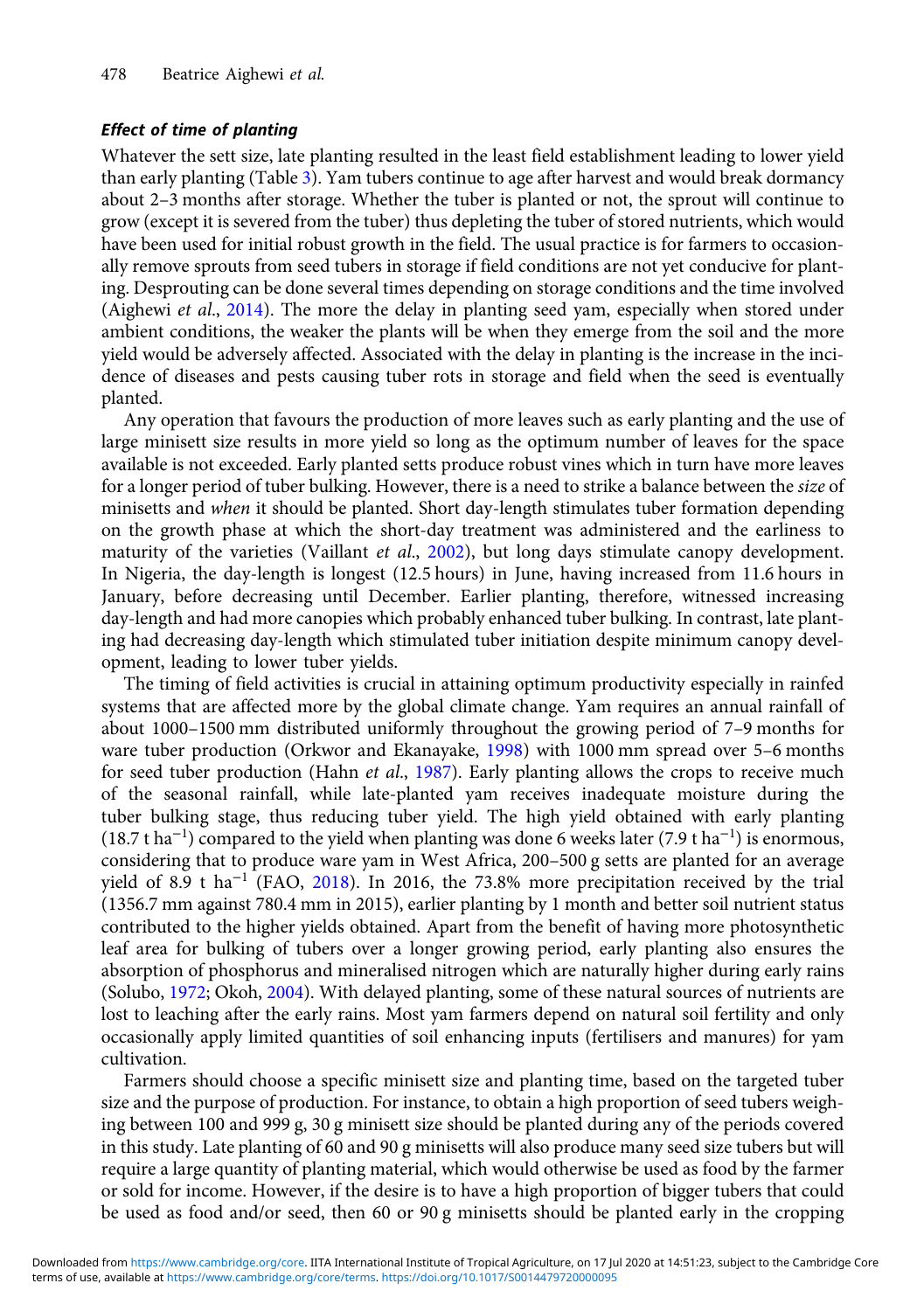season. The larger size minisetts are suitable to produce tubers weighing between 1000 and 1500 g or above which is the target of the export market for food. The rainfall pattern of the locality should also be taken into consideration. Where precipitation exceeds 8 months as would be more likely in the forest regions, yam farmers who are targeting small size ware yam tubers should plant small size minisetts because it will have adequate time to grow in the field and give the desired tuber size at harvest without moisture stress. However, if the rainfall duration is about 5 months, then bigger yam minisetts should be planted early.

### Yield difference due to the cropping history of experimental plots

The remarkable 4- to 5-fold differences in yields observed between the first- and second-year crops (Tables 2 and 3) can be partly explained by the different cropping histories of the experimental plots. More than 20 years of fallow of the plot used in 2016 meant that more organic matter and other nutrients were available to the second-year crop as indicated in the soil analysis. This explains why in traditional systems that are dominated by resource-poor farmers, preference is for land that has been under long fallows for yam cultivation. Unfortunately, with increasing human populations, such fertile lands are getting scarce with the resultant sub-optimal yam yields, since soil replenishing inputs are not applied.

### Impact on the SMR

The SMR indicates the proportion of multiplication of the planted sett. This study revealed a reduction in SMR with an increase in minisett size (Table 2) and confirmed the findings of an earlier study (Onwueme, 1978). Although larger minisetts produced larger tubers, the increase in yield was not proportional to the additional increase in minisett size. So, there is an equilibrium beyond which further increase in sett size will result in a waste of tubers as planting material. For example, it has been observed that doubling the weight of yam setts from 125 to 250 g may only increase tuber yield by 20–30% (Lyonga *et al.*, 1973). Consequently, the SMR is greater for smaller setts. However, another study which assessed the influence of different minisett sizes (25–50 g) on the profit realisable from yam production in the Forest and Forest-Savanna transition zones of Edo State in Nigeria showed that the economic returns increased with increasing minisett size, with the highest gross margin and net returns obtained from 50 g minisett size in the Forest-Savanna zone (Emokaro and Law-Ogbomo, 2008).

### The implications for seed and food security

Without considering the season of production, the 30 g minisetts planted early performed better (although not significantly) than 90 g setts when planted late. This implies that after emergence, plants from small-sized minisetts planted early had more access to available plant growth resources for a longer period resulting in yields which were equivalent to those of minisetts that were three times bigger and planted late. With 30 g minisetts planted at 30 cm spacing, the quantity of seed required per hectare is about 1 tonne. However, if 60 g or 90 g minisetts are used, an additional 1 t ha<sup>-1</sup> and 2 t ha<sup>-1</sup> of planting material would be needed, respectively. So, early planting would save this much tuber for use as food or sale in the market for income, though it may translate to a higher production cost as farmers must contend with maintaining the field for a longer period. Research has revealed that in small-scale production systems, common in West African agriculture, weeding alone could constitute 30–50% of the total labour budget depending on the crop species and the level of other applied resources (IITA, 1987; Akobundu, 1991). Hence, the economic implication of targeting a higher yield by allowing the crop in the field over a longer period needs to be evaluated.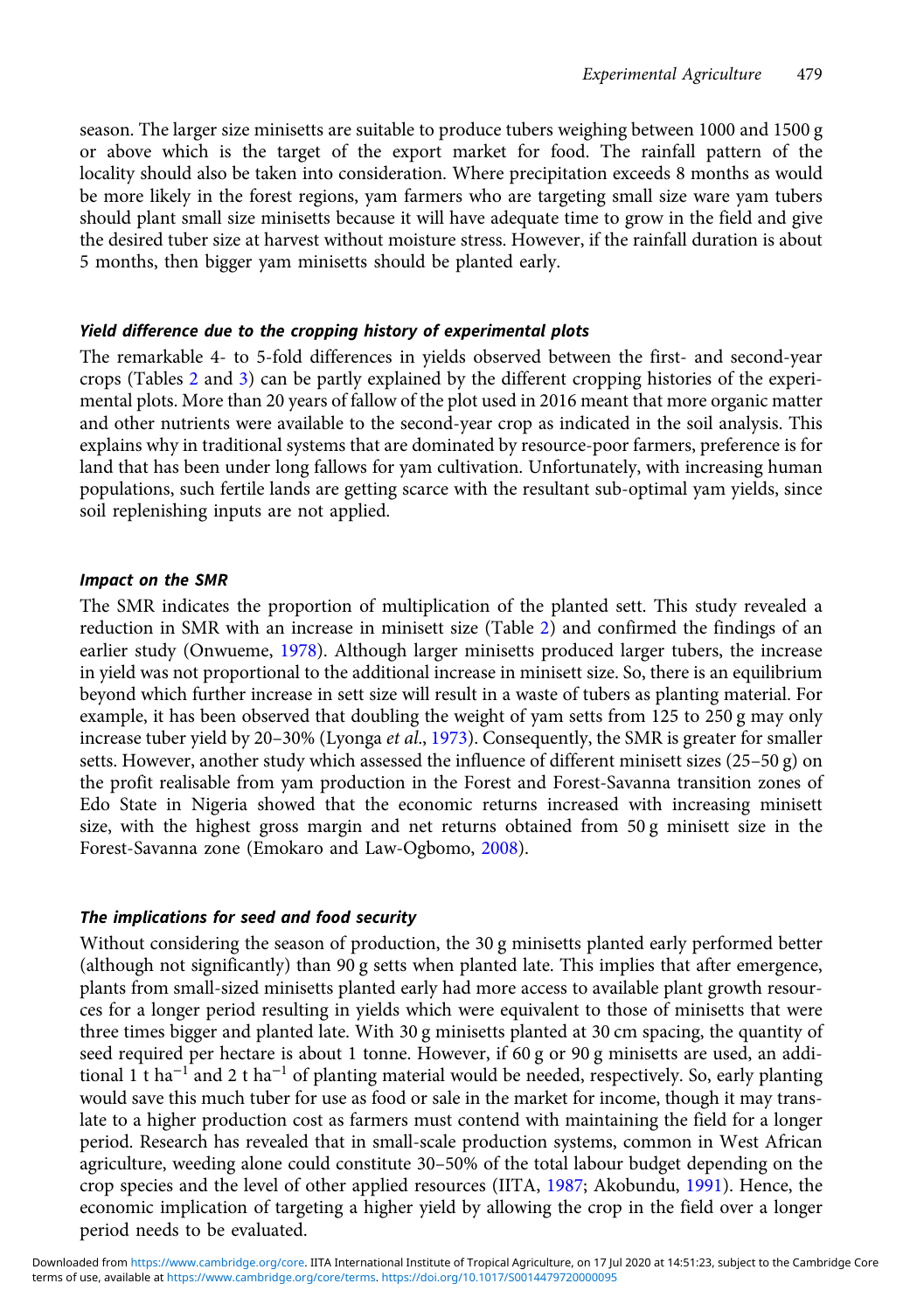During a recent survey of yam farmers in Abuja, the Federal Capital Territory of Nigeria, by the authors, it was pointed out that a major reason for focusing on ware tuber instead of seed yam production was the fear that being a staple, food supply for their families would be limited if they concentrated on the production of seed yam. However, the results of the present study clearly showed that great savings can be made on food yam by reducing the sett size to 30–90 g minisetts for seed yam production and planting them early instead of the traditional practice of using 250–500 g setts for the dual purpose of ware and seed yam production. Also, if the cropping season is reduced by the early stoppage of rains, a small-scale farmer can still be guaranteed seed for the subsequent season. Tubers of various sizes and proportions can be harvested to meet the dual requirements of seed and food.

## Conclusion

Yam is a valuable crop particularly in West Africa although obtaining enough seed tubers for increased production is a major challenge. This study evaluated the use of yam minisetts of different sizes and planted at different periods for seed production. There were significant differences between yields and other related parameters due to minisett size and planting date, as well as in interactions. Yield increased with increase in minisett size and reduced with the delay in the time of planting. The yield of 30 g minisetts planted early was at par with that of 90 g minisetts planted late. Savings of  $1-2$  t ha<sup>-1</sup> of tubers can be made for food by planting minisetts of 30 g early in the season instead of late planting of 60–90 g minisetts. However, the additional cost of crop maintenance over a longer growth period as well as the rainfall pattern of the location should be considered to decide on planting time. This study has demonstrated the flexibility of the adaptive minisett technique as farmers can choose planting times and sett sizes for specific varieties to match the targeted tuber size to be produced, to meet demands for food, seed and specific consumer markets.

#### Acknowledgements. None.

Financial support. The financial support of the Bill & Melinda Gates Foundation under the Global Development Grant <mark>Acknowledgements.</mark> None.<br>**Financial support.** The financial support of the Bill & Melinda Gates Foundation under the Global Development Grant<br>Number 0PP1003516—YIIFSWA: Yam Improvement for Income and Food Security in West International Institute of Tropical Agriculture, Ibadan, Nigeria, September 8, 2011, is gratefully acknowledged.

## References

- Aighewi, B. A. (1998). Seed yam (Dioscorea rotundata Poir.) production and quality in selected yam zones of Nigeria. Ph.D. Thesis, University of Ibadan, Ibadan, Nigeria.
- Aighewi, B. A., Maroya, N. G. & Asiedu, R. (2014). Seed yam production from minisetts: A training manual. IITA, Ibadan, Nigeria, pp 40 (ISBN 978-978-8444-49-7).
- Akobundu, I. O. (1991). Evaluation of glufosinate-ammonium for pre-plant weed control in a sub-humid forest ecology. Nigerian Journal of Weed Science 4: 35–42.
- Alieu, S., Franco, J. & Asiedu, R. (2012). Phenotypic analysis of tuber yield- and maturity-related traits in white yam (Dioscorea rotundata). ISSN 1684–5315, African Journal of Biotechnology 11(17): 3964–3975. doi: [10.5897/AJB11.1292.](https://doi.org/10.5897/AJB11.1292)
- Asumugha, G. N., Ugwu, B. O., Aniedu, O. C & Orkwor, G. C. (2007). Seed yam marketing in Nigeria: Determinants and constraints. Proceedings of the 13th International Society of Tropical Root Crops Symposium, Kampala pp. 656–663.
- Chikezie, C., Ibekwe, U. C., Ohajianya, D. O., Orebiyi, J. S., Ehirim, N. C. & Henri-Ukoha, A. 1. (2015). Effect of climate change on food crop production in southeast, Nigeria: A co-integration model approach. International Journal of Weather, Climate Change and Conservation Research 2(1): 47–56.
- Emokaro, C. O. & Law-Ogbomo, K. E. (2008). The influence of minisett size on the profitability of yam production in Edo State, Nigeria. Research Journal of Agriculture and Biological Sciences 4(6): 672–675.
- Eruola, A. O., Bello, N. J., Ufoegbune, G. C. & Makinde, A. A. (2012). Application of rainfall-potential evapotranspiration model for determining optimum planting date of yam (Dioscorea rotundata) in a tropical wet-and-dry climate. International Journal of Plant Research 2(2): 36–40.
- Ezeh, N. O. A. (1998). Economics of production and postharvest technology. In Food Yams Advances in research, pp. 187–214 (Eds G. C. Orkwor, R. Asiedu and I. J. Ekanayake). IITA and NRCRI, Nigeria.